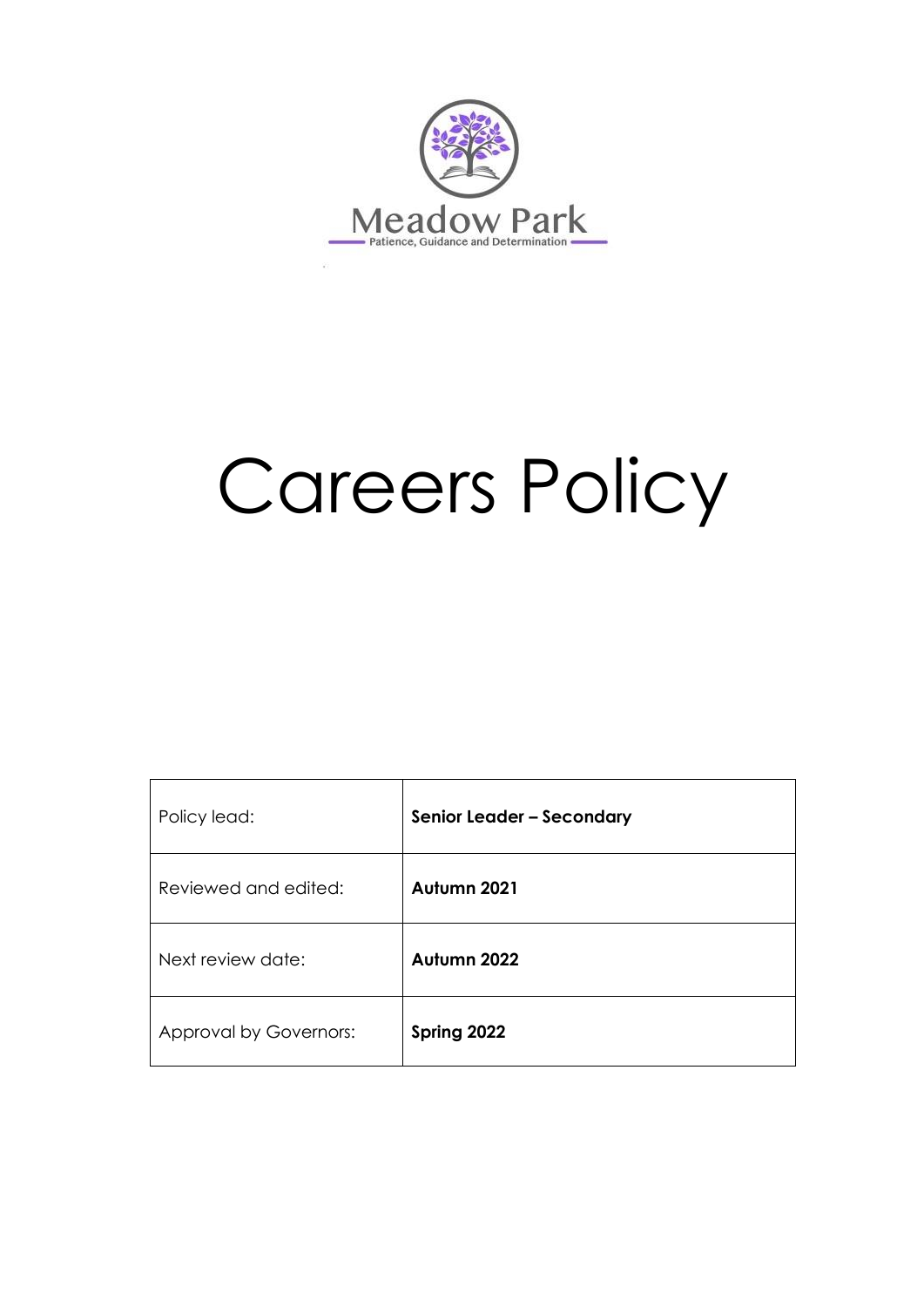# Contents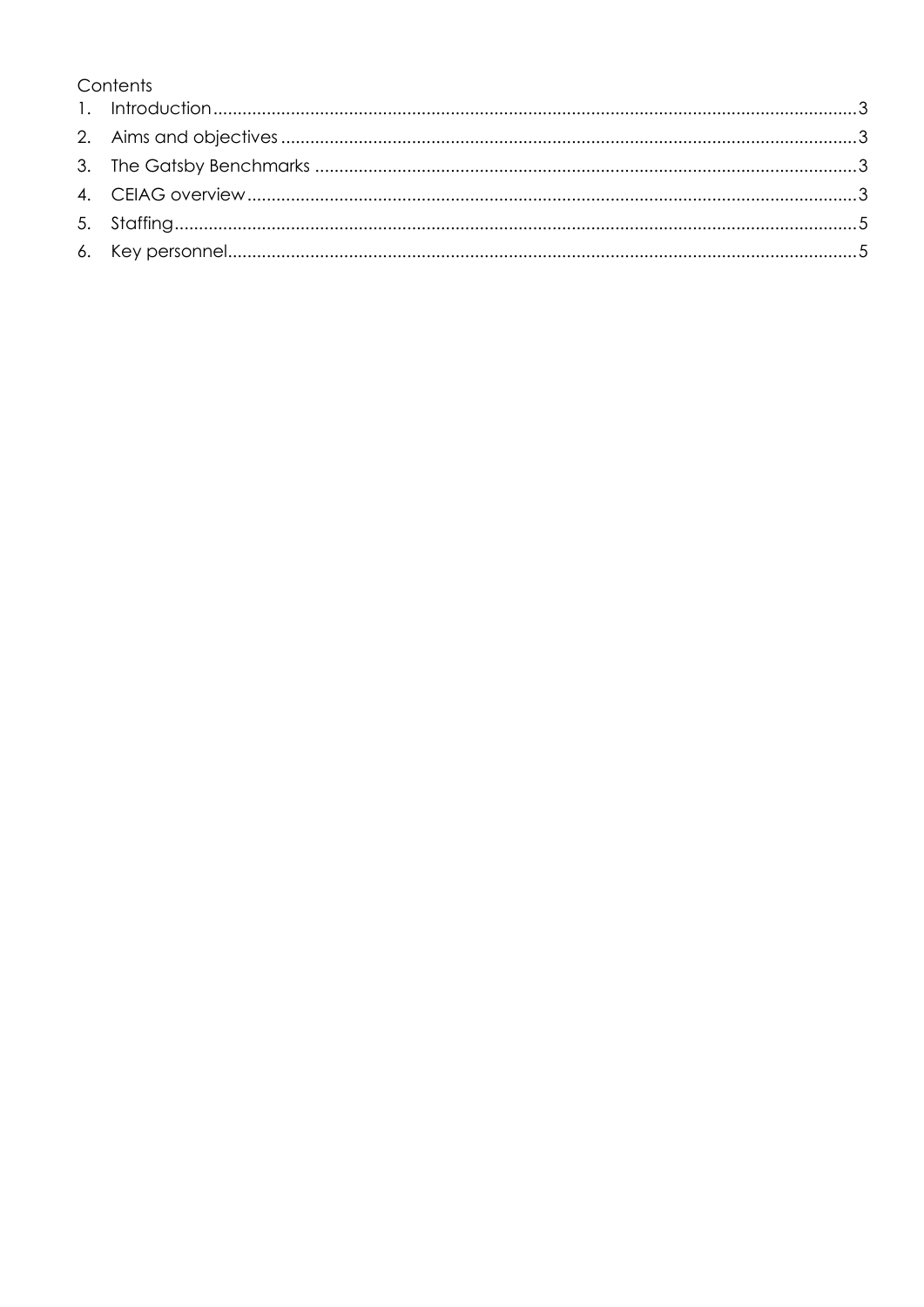### <span id="page-2-0"></span>**1. Introduction**

Careers education, information, advice and guidance (CEIAG) is an essential part of the support we offer to students at Meadow Park School. The careers programme is designed to meet the needs of students at this school. It is differentiated to ensure progression through activities that are appropriate to students' stages of career learning, planning and development. This policy sets out how career activities are delivered at school.

# <span id="page-2-1"></span>**2. Aims and objectives**

Meadow Park School will guide students to develop the determination and aspirations to prepare for their next steps beyond school. We aim for all students to leave Meadow Park School with the confidence and skills to be patient, make informed choices and understand that change is acceptable.

We are committed to providing our students with a careers programme which is embedded into the curriculum. Our Programme has been developed in line with the Gatsby Benchmarks.

## <span id="page-2-2"></span>**3. The Gatsby Benchmarks**

[Gatsby Benchmarks | The Careers & Enterprise Company \(careersandenterprise.co.uk\)](https://www.careersandenterprise.co.uk/schools-colleges/gatsby-benchmarks)

- A stable careers programme
- Learning from career and labour market information
- Addressing the needs of each pupil
- Linking curriculum learning to careers
- Encounters with employers and employees
- Experiences of workplaces
- Encounters with further and higher education
- Personal guidance

We offer all students from years 7 – 11 a comprehensive programme of Careers Education, Information, Advice and Guidance. Our CEIAG programme includes one to one guidance interviews, group sessions, guest speakers, targeted enrichment activities in and out of school, plus much more as part of their Personal Development curriculum.

All students in Key Stage 4 at Meadow Park School are provided with independent information, advice and guidance regarding their career pathways after Year 11, including college courses, apprenticeships and personal development.

Meadow Park School aims to help students to develop, identify and add to their employability skills throughout their school life. The careers team are dedicated in helping students to understand and be prepared for the ever changing and challenging work and career environment.

# <span id="page-2-3"></span>**4. CEIAG overview**

- enables learners to develop clear ambitious and realistic plans for the future
- supports preparation for their next stage, whether it will be education, training, selfemployment or employment
- All year 11 pupils receive a one-to-one Careers interview and a written summary of the meeting which focusses on their post 16 progression options.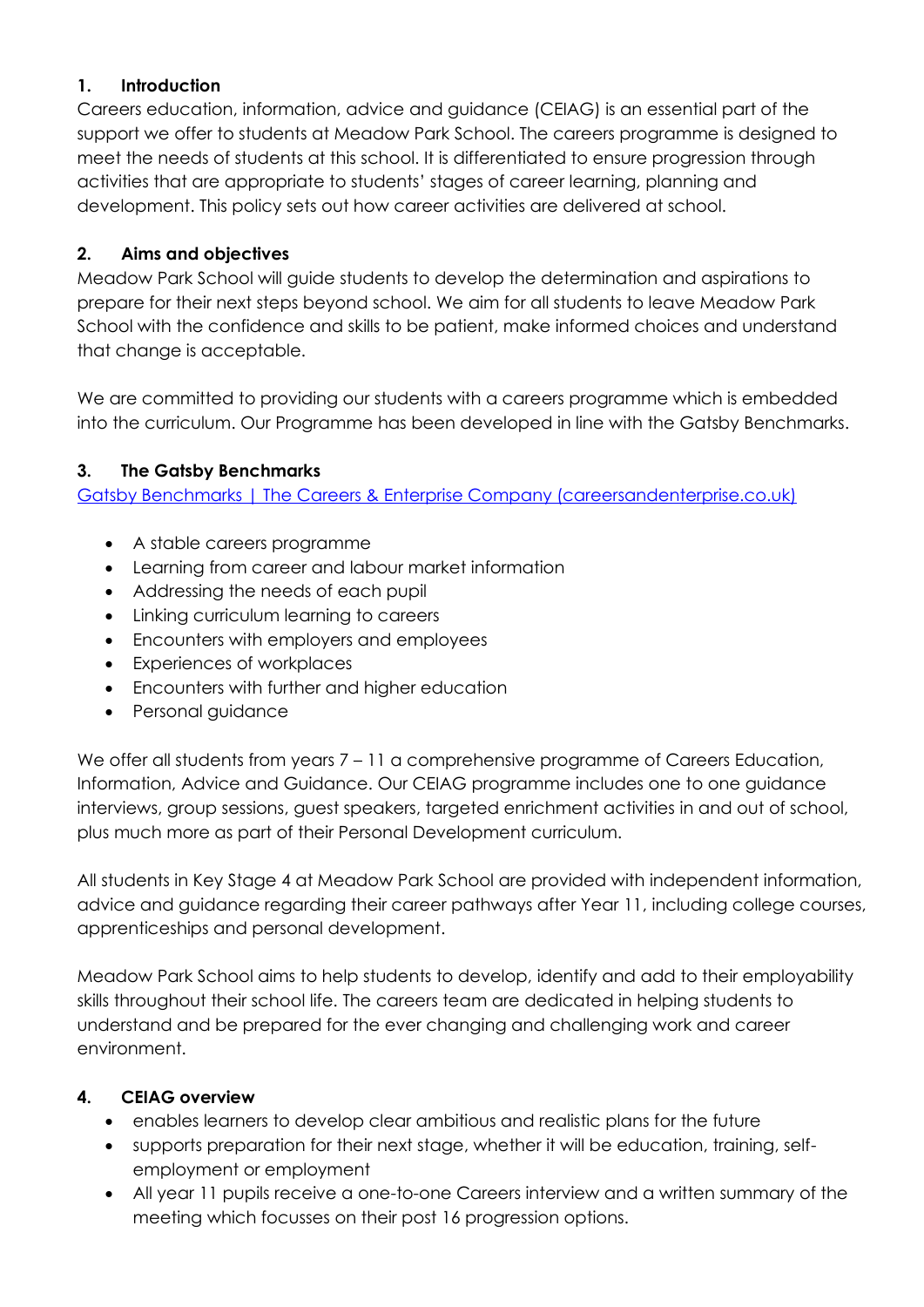- All year 11 pupils will receive a weekly career session
- All year 11 pupils will receive a Meadow Park school leavers guide that offers information and guidance on the post 16 options available to them.
- Targeted support for identified vulnerable pupils in Year 11 at risk of becoming NEET [Not in education employment or training] to discuss their post 16 options.
- Targeted support for some Year 10 and Year 11 pupils who require help with finding a work experience placement.
- Students in Year 11 can have a mock interview with the Careers Adviser whether this is for an apprenticeship, sixth form, college or Apprenticeship.
- The Careers Adviser undertakes tracking of all of Year 11 and follows up each case, checking they have offers and providing destination data back to the Local Authority.
- The Careers Lead provides regular updates to the Governing Body list of destinations and intended destinations Careers education

The extensive programme of Careers Education covers:

- Employability skills and preparation for work
- Use of Careers software available (Unifrog)
- Enterprise activities and opportunities
- Understanding links between subjects and careers; preparation for work experience; introducing Higher Education, progression options post-16 which includes local colleges; apprenticeships; Further Education
- CV preparation and completing application forms
- Visits by Employers to the school where possible and employer engagement to be arranged via online workshops if required.
- Visits to workshops, Careers related shows, Careers and Higher Education fairs and conferences for students to raise aspirations and their Careers knowledge and awareness.
- Work experience opportunities for KS4 learners
- All of Year 11 to have a mock interview practice
- Access for all to Careers information resources, prospectuses and useful web sites
- Citizenship, volunteering and community project awareness.

The Careers Team members attend regular Careers network meetings to discuss school work and all issues relating to delivering Careers Guidance and Careers education. The Careers Lead will arrange to attend visits to employers, Further and Higher Education institutions, training providers and related Careers conferences and workshops to support knowledge and keep up to date with Careers information. The Careers Team also deliver CPD.

The Careers Lead meets weekly with the Associate Head teacher, to discuss and review the Careers work in School.

Collaboration with the Lead for Personal Development strengthens the importance of CEIAG across the school.

New careers initiatives are implemented within the School Careers development plan. The Careers Adviser seeks evaluation from pupil's attendance at careers talks and events and individual guidance interviews. Feedback is used to make any changes or revise any aspects of the Careers delivery in School.